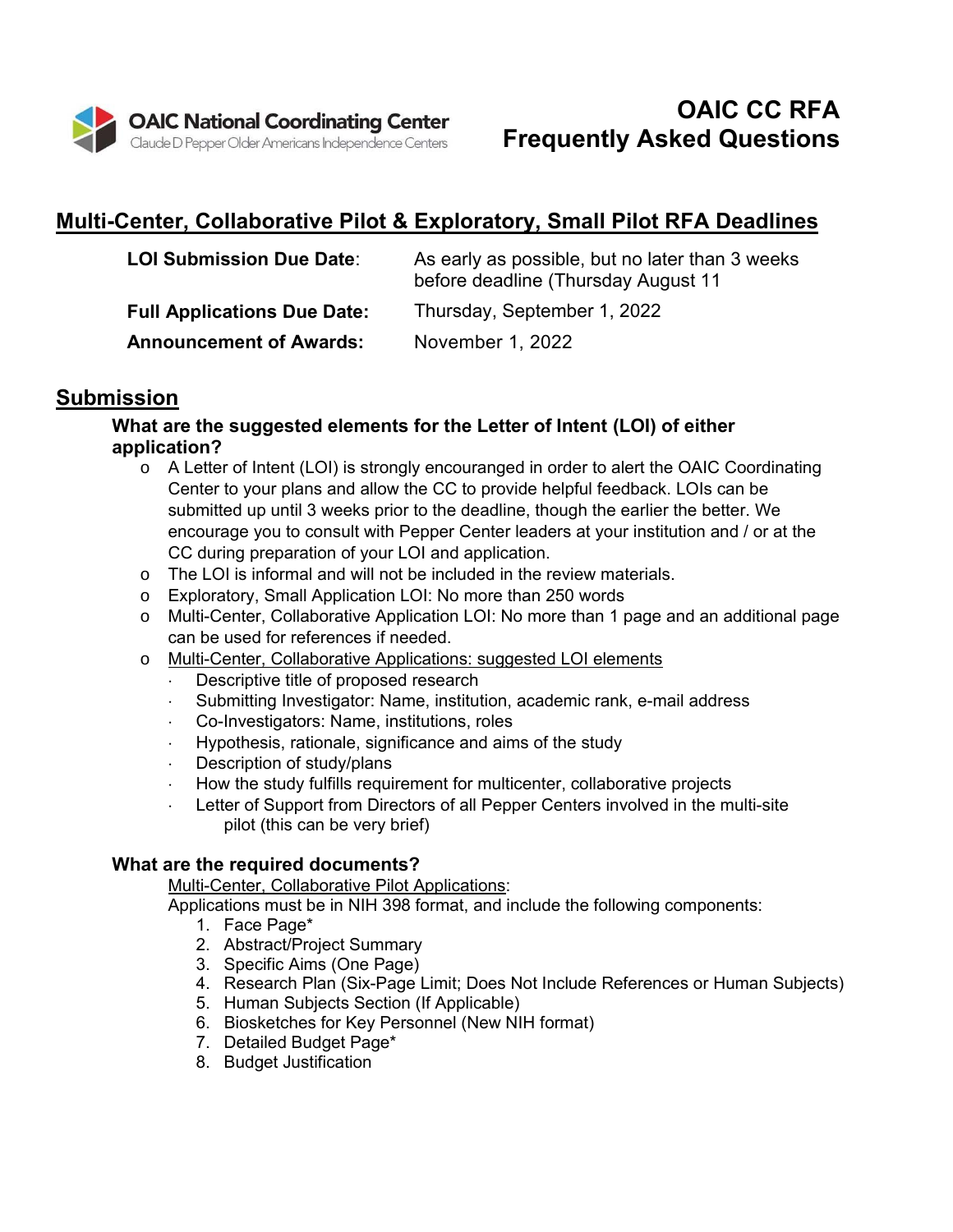Exploratory, Small Pilot Applications:

- o Project Summary (250 word max)
- o What research question(s) are you trying to answer and what is your planned approach? (1000 word max)
- o What will you do with the answer when you have it? (250 word max)
- o Applications should address: 1) A clinical or translational research focus and Pepper theme; and 2) Plans to use this funding to develop a larger clinical or translational multidisciplinary project or a high impact publication
- $\circ$  Details about how these funds will be spent and a justification of the expenses (250 word max)
- $\circ$  Projected timeline for use of the funds all funds must be spent < 12 months; shorter preferred (250 word max).
- o A budget with the full details of awarded funds of \$7,500 (assay kits, materials, and invoices will be paid directly by Coordinating Center)
- $\circ$  Reference page (if necessary) to include up to 15 references on a separate page
- o Endorsement/commitment letter from Director of submitting OAIC (half page)
- o A copy of IRB/IACUC approval letter will be required at the time of award (if applicable)

# **How do I find collaborators and or resources at other institutions that are appropriate for my project?**

Resources to help find collaborators at other institutions for your project:

- o OAIC Collaborator's database (accessible at OAIC National website with a log in. Link: https://www.peppercenter.org/secure/dspCollaborators.cfm)
- o Annual Directory Query engine (accessible at OAIC National website at the link https://www.peppercenter.org/public/ar/
- o Research COMPASS (accessible at direct link https://rccn.wakehealth.edu/)
- o Ask your OAIC Director
- o Ask your OAIC REC leader
- o Contact the OAIC CC we're here to help.

# **Administrative**

## **Where did the original funding come from?**

The Pepper OAIC Coordinating Center is funded by the National Institute on Aging (NIA) grant U24-AG059624. The pilot funds will be awarded through a subcontract from Wake Forest School of Medicine.

## **How will funds be distributed?**

Multi-Center, Collaborative Pilot Applications: A subcontract will be issued to the primary site. It will be responsible for issuing a subcontract to the secondary site. Funds will not be distributed until IRB approval of the proposed project has been submitted to the Pepper OAIC Coordinating Center.

Exploratory, Small Pilot Applications: The OAIC CC will handle the funds directly and place orders for supplies and materials based on the needs provided in the budget and as requested by the project PI.

## **What indirect rate should be used?**

Multi-Center, Collaborative Applications: There is funding to support up to one pilot study up to \$85,000 direct costs (direct costs should include direct costs for the awardee and direct and indirect costs for any subawards issued by the awardee).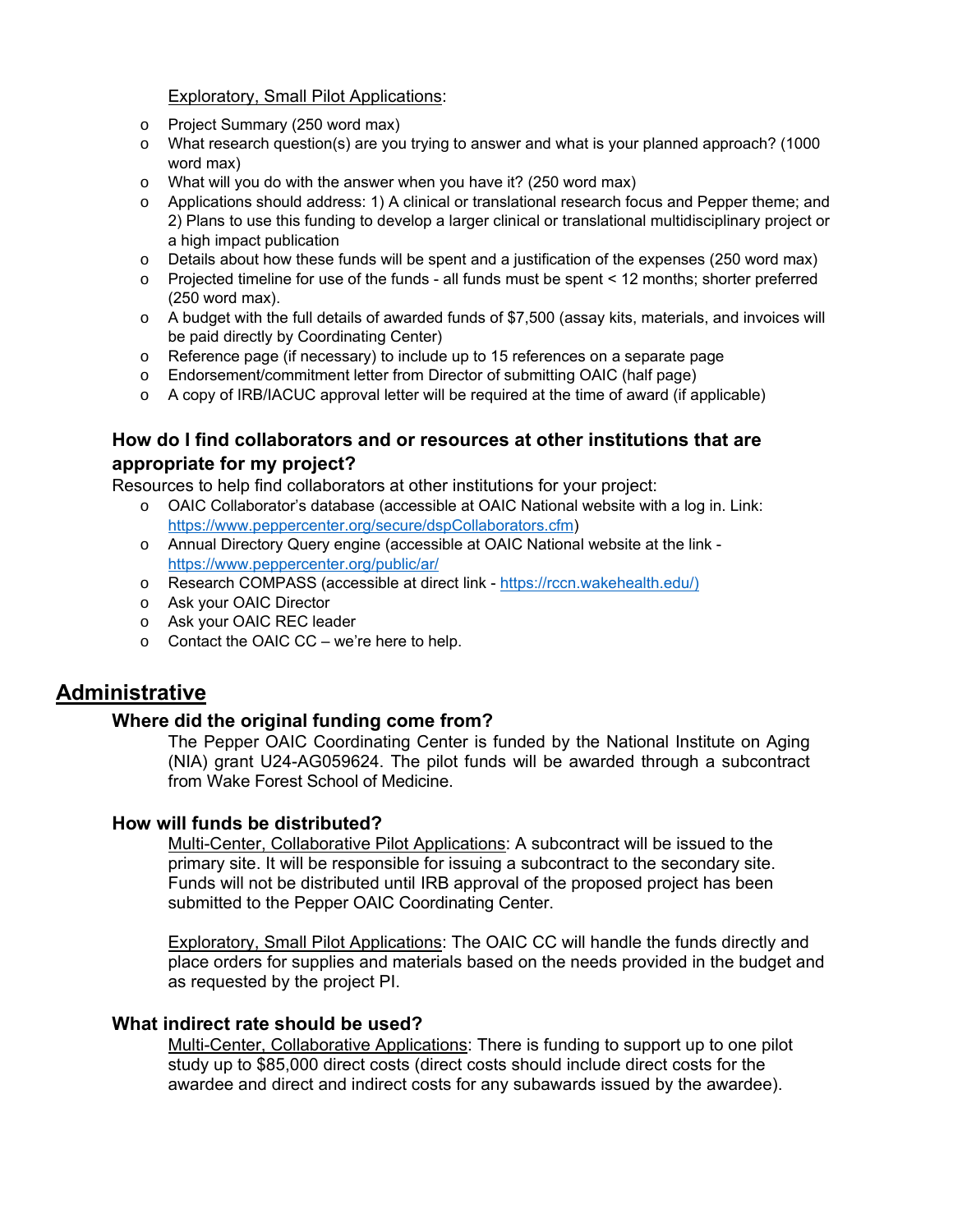Please note that with NIA endorsement the indirect costs rate to be used for this award is 8% which is the same as early career awards throughout the OAIC program. These funds will be distributed to the submitting PI's OAIC and the award will be administered as a pilot study within the specific OAIC.

If awarded as a full pilot study, additional documentation will be necessary to start the sub-contracting process. Because of these award requirements, it is recommended the submitting OAIC provide their institutional "Letter of Intent to Establish a Consortium Agreement" with necessary budget details included.

#### **Is the NIH salary cap applicable?**

Yes, the NIH salary cap is applicable to the pilot grant applications. The federal salary cap must be applied to personnel whose salaries exceed the cap.

# **Investigator Roles**

#### **What defines an early stage investigator?**

For this grant, an early stage or early career investigator will be defined as not having received a major grant from NIH, AHRQ or PCORI (R01 award or equivalent). Career development (e.g., NIH K program) awardees are considered early career investigators.

#### **Can an early career investigator be the principal investigator of the study?**

Yes, this is encouraged but not mandatory.

#### **Can international investigators apply?**

The principal investigator of the pilot study must be both a U.S. citizen and from a U.S. institution. However, other members of the project team can be non-citizens.

# **Scientific**

### **Will reviewer feedback be provided?**

Yes, feedback from the LOI review will be provided for all submissions. For those who are invited to submit a full application, this feedback should be incorporated into the study proposal.

All reviewer feedback from submitted proposals will also be provided after the review process is completed.

#### **Can we obtain feedback from the Pepper OAIC Coordinating Center during study development?**

Yes, soliciting feedback before submission is encouraged. Please send materials to Abby Archer (peppercenter@wakehealth.edu) with your questions.

#### **Are there specific requirements for what data are used?**

No, pilot projects data may come from variety of sources including OAIC, VA, publicly available data. Data can also be from non-US sources. However, using OAIC related data is strongly encouraged.

### **What are some characteristics of a potentially meritorious proposal?**